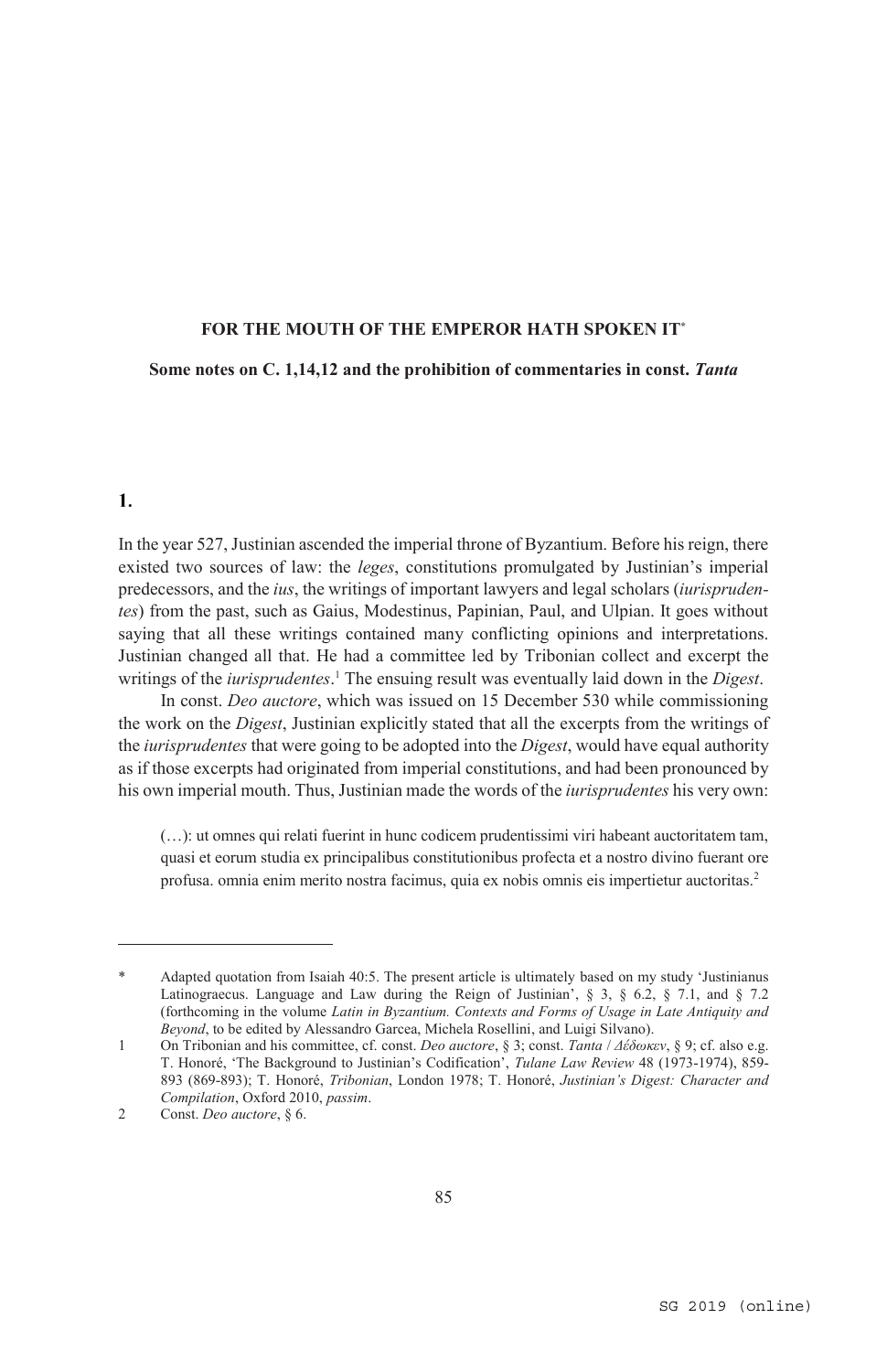We come across the same notion in const. *Tanta* / *Δέδωκεν*, which was issued on 16 December 533 and which marked the completion of the text of the *Digest*. In the relevant passage, we read that if in the writings of the old *iurisprudentes* there had appeared to be anything superfluous, imperfect, or less suitable, it had been extended or reduced in size, and been ranged under the most correct rule. Moreover, we learn that in the many cases of repetition or contradiction, each time the best possible alternative had been selected and given its place in the *Digest*, in preference over the other possibilities. To this Justinian added that everything had been provided with the same force of law, so that whatever had been written in the *Digest* would appear to be his own work, and compiled by his own will: thus, Justinian again appropriated the words of the old *iurisprudentes*, as he had already done in const. *Deo auctore*. This time, however, the emperor went beyond this: in order to protect his *Digest* text, he added an official ban on the collation of the texts of the *iurisprudentes* and that of the *Digest*, a prohibition to compare what the old *iurisprudentes* had written, and what he himself had introduced, reasoning that many important changes had been made for practical reasons:

(…): hoc tantummodo a nobis effecto, ut, si quid in legibus eorum vel supervacuum vel imperfectum aut minus idoneum visum est, vel adiectionem vel deminutionem necessariam accipiat et rectissimis tradatur regulis. Et in multis similibus vel contrariis quod rectius habere apparebat, hoc pro aliis omnibus positum est unaque omnibus auctoritate indulta, ut quidquid ibi scriptum est, hoc nostrum appareat et ex nostra voluntate compositum: nemine audente comparare ea quae antiquitas habebat et quae nostra auctoritas introduxit, quia multa et maxima sunt, quae propter utilitatem rerum transformata sunt. (…). / (…), ἀμείψαντες μὲν εἴ τι περ ἔχειν ἡμῖν οὐκ ὀρθῶς ἐδόκει, μέρη δὲ τὰ μὲν ἀφελόντες τὰ δὲ προσθέντες, ἐκ πολλῶν τε τὸ κάλλιον ἑλόμενοι καὶ τὴν ἴσην ἅπασιν παρασχόντες τῆς ἐξουσίας ἰσχύν. ὥστε πᾶν ὅπερ ἐνγέγραπται τῷ βιβλίῳ, τοῦτο ἡμετέρᾳ γενέσθαι γνώμῃ, μηδένα τε θαρρεῖν παρατιθέναι τὰ γενόμενα νῦν τοῖς ἔμπροσθεν, ἐπειδὴ πολλὰ καὶ οὐδὲ ἀριθμηθῆναι ῥάδια μετατεθείκαμεν εἰς τὸ κρεῖττον, (…).3

Justinian did not stop here, for he also provided the *Digest* with exclusivity. In const. *Tanta* / *Δέδωκεν*, § 19, addressed to the senate of Constantinople and all people living in the Byzantine empire – *patres conscripti et omnes orbis terrarum homines* / φαμὲν δὲ ὑμᾶς τε ὦ μεγάλη βουλὴ καὶ ὁ λοιπὸς ἅπας τῆς ἡμετέρας πολιτείας ἄνθρωπος – we read that Justinian ordered the addressees to revere and uphold the laws, while laying the older ones to rest. The emperor allowed no one to compare the *Digest* with the earlier provisions, or to investigate if there was any discrepancy between them: only the rulings incorporated into the

<sup>3</sup> Const. *Tanta* / *Δέδωκεν*, § 10.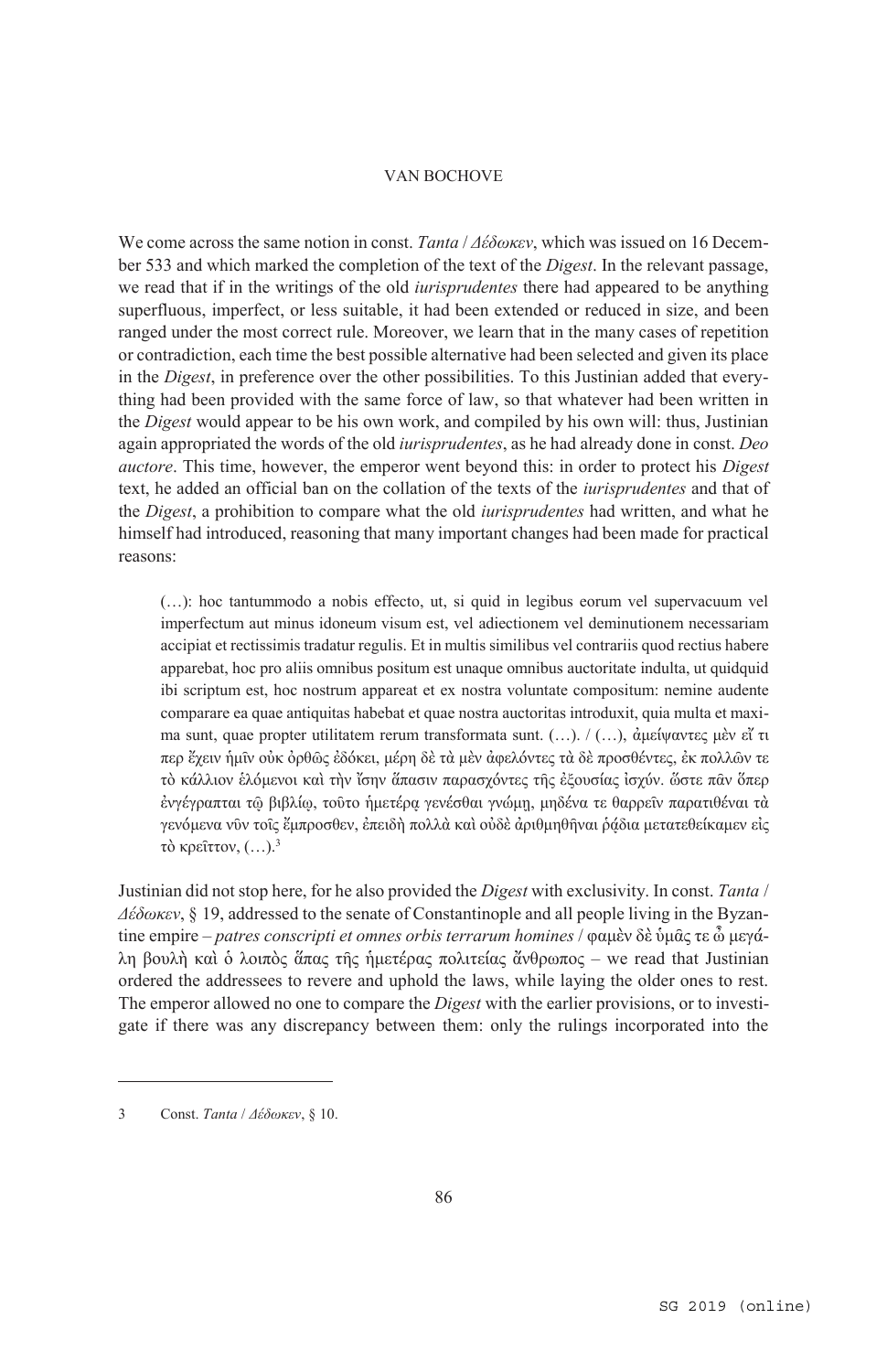*Digest* were to be observed. In the courts of law, and in other disputes where laws were applicable, Justinian strictly forbade quotations from other books than the *Institutes*, the *Digest* and the *Code*: offenders, and judges who allowed quotations from other sources were to be found guilty of the crime of forgery and should be punished accordingly:

(…). Hasce itaque leges et adorate et observate omnibus antiquioribus quiescentibus: nemoque vestrum audeat vel comparare eas prioribus vel, si quid dissonans in utroque est, requirere, quia omne quod hic positum est hoc unicum et solum observari censemus. Nec in iudicio nec in alio certamine, ubi leges necessariae sunt, ex aliis libris, nisi ab iisdem institutionibus nostrisque digestis et constitutionibus a nobis compositis vel promulgatis aliquid vel recitare vel ostendere conetur, nisi temerator velit falsitatis crimini subiectus una cum iudice, qui eorum audientiam patiatur, poenis gravissimis laborare. / (…), χρῆσθε δὲ τοῖς ἡμετέροις νόμοις, τῶν τοῖς πάλαι βιβλίοις ἐνγεγραμμένων προσέχοντες οὐδενί, οὐδὲ ἀντεξετάζοντες αὐτὰ πρὸς τὰ νῦν κείμενα, διὰ τὸ κἂν εἰ δοκοίη τινά πως ἀλλήλοις μὴ συμφθέγγεσθαι, ἀλλ᾿ οὖν τὸ μὲν πρότερον ἡμῖν ὡς ἀλυσιτελὲς ἀπαρέσαι, τὸ νῦν δὲ τοῦτο δόξαι κρατεῖν. καὶ γὰρ ἀπαγορεύομεν ἐκείνοις τὸ λοιπὸν χρῆσθαι, ταῦτα δὲ δὴ καὶ μόνα πολιτεύεσθαί τε καὶ κρατεῖν συγχωροῦμέν τε καὶ θεσπίζομεν· ὡς ὅ γε ἐπιχειρῶν ἐκ τῶν ἔμπροσθεν βιβλίων, ἀλλ᾿ οὐκ ἐκ τούτων δὴ τῶν δύο βιβλίων μόνων καὶ τῶν διατάξεων τῶν παρ᾿ ἡμῶν συντιθεμένων ἢ γενομένων, χρῆσθαί τισιν νόμοις ἢ τούτους ἐν δικαστηρίοις ἀναγινώσκειν ἤ, εἴ γε δικάζοι, τούτων ὑπ᾿ αὐτῷ δεικνυμένων ἀνέχεσθαι, παραποιήσεως ἔνοχος ἔσται καὶ δημοσίων ἀδικημάτων κριθεὶς τὰ τῆς ποινῆς, εἰ καὶ μὴ λέγοιμεν, ἀλλ᾿ αὐτόθεν πρόδηλον ὡς ὑποστήσεται. 4

In this passage, four elements can be discerned. First, we come across the order to observe the *Digest*, and to lay to rest all rulings preceding it. Second, the passage contains a reiterated prohibition of the collation of texts, viz. those of the *Digest* and of the sources underlying it. Third, there is the exclusivity clause proper: the explicit pronouncement that the *Digest* is exclusively valid, resulting in the formal abrogation of the writings of the *iurisprudentes* not incorporated into that compilation. Fourth, the passage contains a repeated exclusivity clause, this time extending to Justinian's codification in its entirety. In legal proceedings, it is expressly forbidden to quote from other sources than the *Institutes*, the *Digest* and the *Code*. Transgressors of the prohibition and the judge allowing the transgression are guilty of the *crimen falsitatis* and are subject to its penalty.

Finally, Justinian promulgated the *Digest* as one enormous imperial constitution: as of 30 December 533, the emperor granted the *Digest* – together with the *Institutes* – full force of law. In the words of *Tanta* / *Δέδωκεν*:

<sup>4</sup> Const. *Tanta* / *Δέδωκεν*, § 19.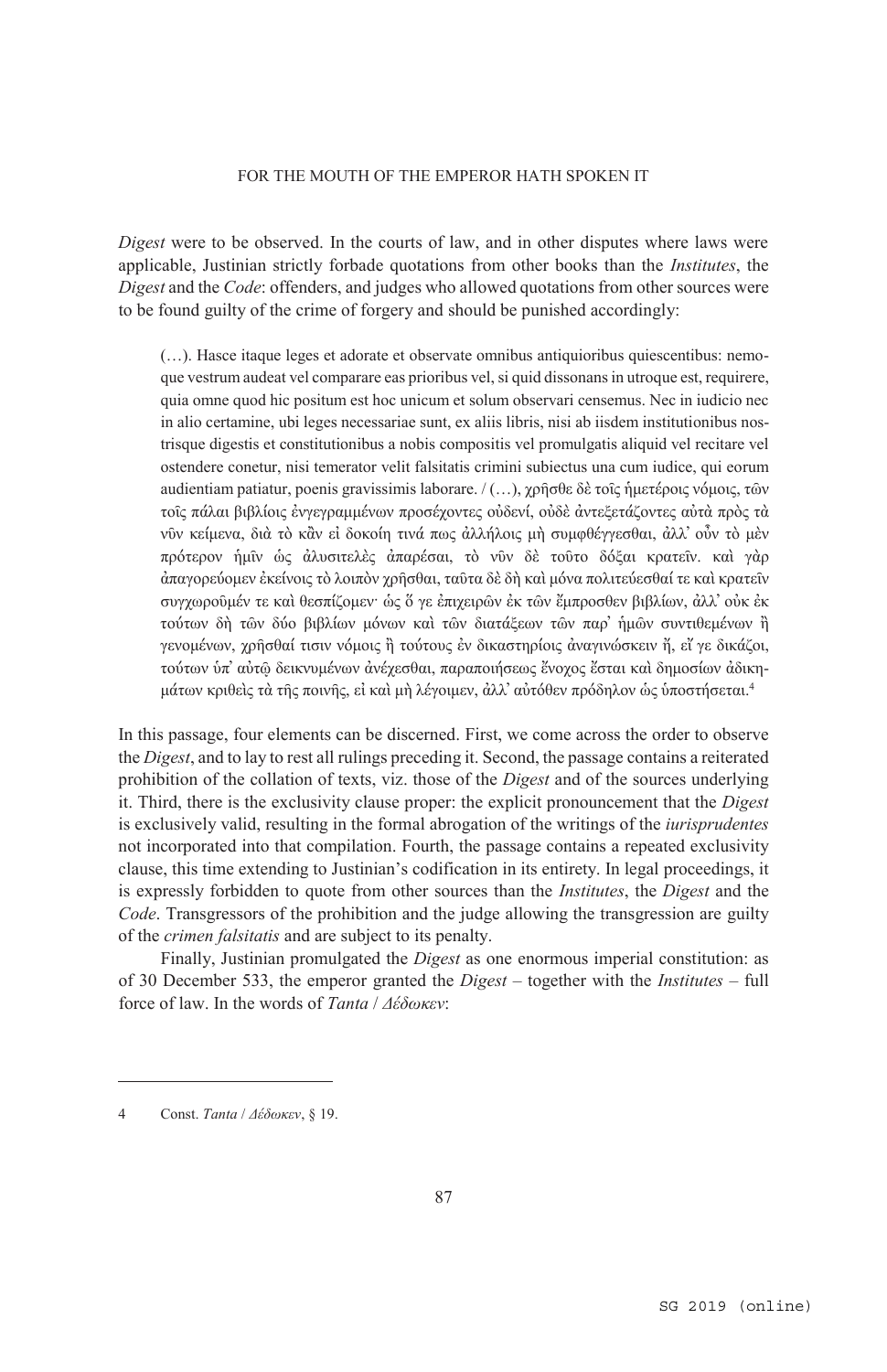Leges autem nostras, quae in his codicibus, id est institutionum seu elementorum et digestorum vel pandectarum posuimus, suum obtinere robur ex tertio nostro felicissimo sancimus consulatu, praesentis duodecimae indictionis tertio calendas Ianuarias, in omne aevum valituras (…). / Ταῦτα δὲ δὴ τὰ βιβλία, τά τε τῶν Instituton τά τε τῶν Digeston φαμέν, ἐκ τοῦ πέρατος τῆς τρίτης εὐτυχοῦς ἡμῶν ὑπατείας κρατεῖν θεσπίζομεν, τοῦτ᾿ ἔστιν ἀπὸ τῆς πρὸ τριῶν καλανδῶν Ἰανουαρίων τῆς παρούσης δωδεκάτης ἐπινεμήσεως, εἰς τὸν λοιπὸν ἅπαντα κρατοῦντα χρόνον (…).5

As a result of all this, the writings of the ancient *iurisprudentes* – the *ius* – effectively ceased to exist as a source of law in its own right. Henceforth, only one source of law remained: the imperial constitution, the *leges*. And the emperor Justinian himself was the very pinnacle of this entire new legal structure.<sup>6</sup> For, in the final clause of the prohibition of commentaries in const. *Tanta* / *Δέδωκεν*, he explicitly declared that the emperor was the only one invested with the authority to create and interpret laws:

(…). Si quid vero, ut supra dictum est, ambiguum fuerit visum, hoc ad imperiale culmen per iudices referatur et ex auctoritate Augusta manifestetur, cui soli concessum est leges et condere et interpretari. / (...). εἰ γάρ τι φανείη τυχὸν ἀμφισβητούμενον ἢ τοῖς τῶν δικῶν ἀγωνισταῖς ἢ τοῖς τοῦ κρίνειν προκαθημένοις, τοῦτο βασιλεὺς ἑρμηνεύσει καλῶς, ὅπερ αὐτῷ μόνῳ παρὰ τῶν νόμων ἐφεῖται. (…).7

# $2.$

 $\overline{a}$ 

The theme of the relationship between emperor and law had already occupied Justinian some years before.<sup>8</sup> The immediate cause for this involvement appears to have been the fact that Tribonian and the committee who drafted the first edition of the Justinian *Code* had encountered some doubt as to whether a judgement of the emperor ought to be regarded as

<sup>5</sup> Const. *Tanta* / *Δέδωκεν*, § 23.

<sup>6</sup> On Justinian as the sole source of law, cf. J.H.A. Lokin, 'The End of an Epoch. Epilegomena to a Century of Interpolation Criticism', in: R. Feenstra / A.S. Hartkamp / J.E. Spruit / P.J. Sijpesteijn / L.C. Winkel, (eds.), *Collatio iuris romani. Études dédiées à Hans Ankum à l'occasion de son 65e anniversaire*, Tome I, (Studia Amstelodamensia ad epigraphicam, ius antiquum et papyrologicam pertinentia, Vol. XXXV, A), Amsterdam 1995, 261-273 (263-265) (repr. in: J.H.A. Lokin, *Analecta Groningana ad ius graeco-romanum pertinentia*, (edited by Th.E. van Bochove), Groningen 2010, 17-30 (19-21)).

<sup>7</sup> Const. *Tanta* / *Δέδωκεν*, § 21.

<sup>8</sup> Cf. C. Humfress, 'Law and Legal Practice in the Age of Justinian', in: M. Maas, (ed.), *The Cambridge Companion to the Age of Justinian*, Cambridge 2005, 161-184 (168-169).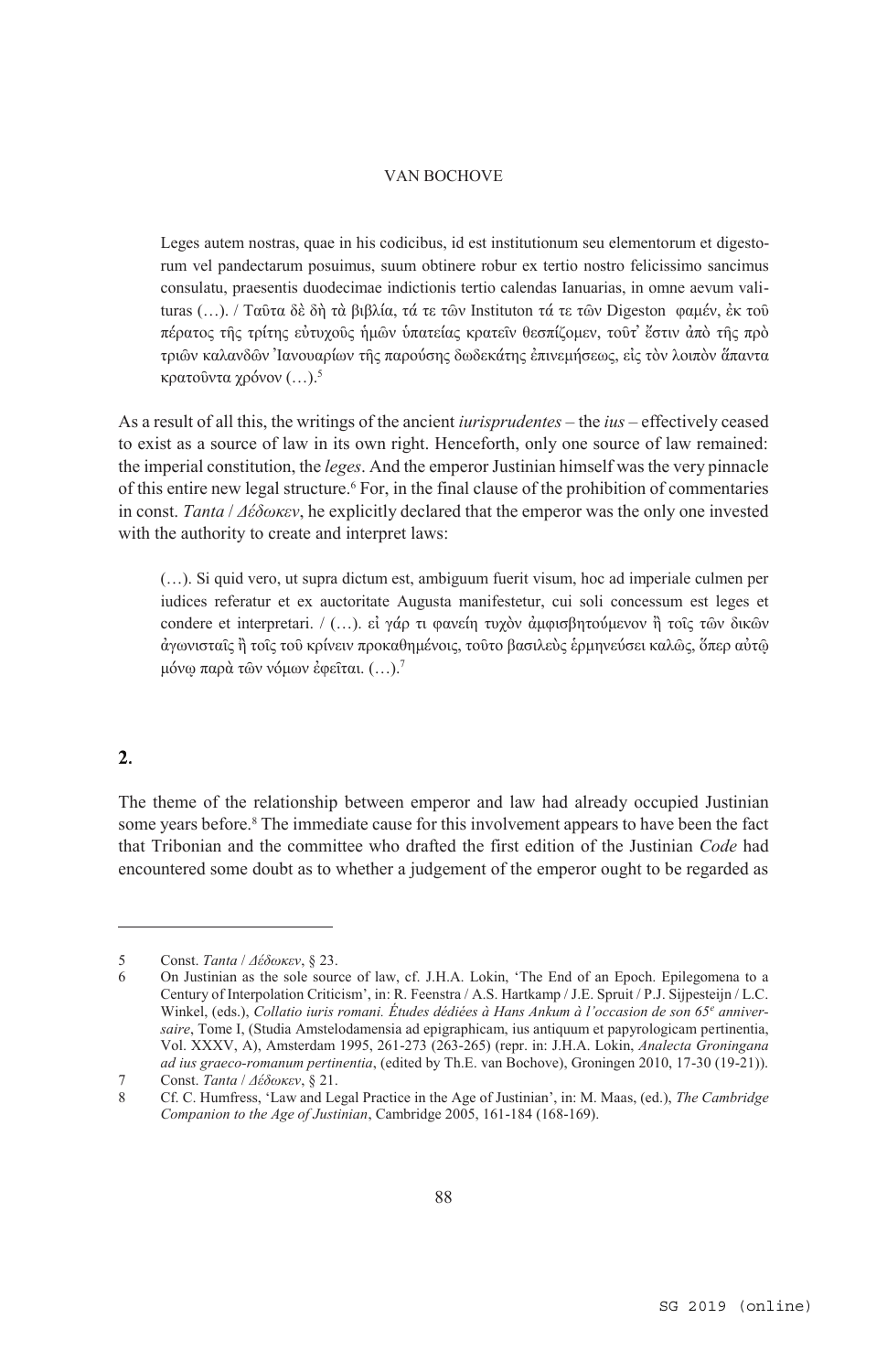law. Justinian dealt with this issue in no uncertain terms. For, in a constitution promulgated on 30 October 529 and addressed to the praetorian prefect Demosthenes, Justinian clearly stated that if the emperor had examined a case in court and had pronounced judgement in the presence of the litigants, all judges in the empire had to know that this sentence was legally valid, not only with regard to the case at hand, but for all similar cases as well. Justinian argued: what is more important and august than imperial majesty? Who dares to be so proud as to despise the opinion of the emperor, when even the creators of the ancient law have explicitly and clearly declared that constitutions, which have proceeded from an imperial decree, have force of law? But because we have also come across doubt in the ancient laws whether, if the opinion of the emperor has interpreted a law, this imperial interpretation ought to have force of law, we have both ridiculed this vain over-exactness and decided that it should be corrected. Therefore, Justinian ruled that every interpretation of a law given by the emperor in answer to petitions, or in legal proceedings, or in any other way, ought to be looked upon as confirmed and unquestionable. For, he reasoned, if at the present day the emperor is the only one allowed to create laws, then their interpretation ought also to be reserved for the imperial dignity alone. Justinian continued: Why do nobles take refuge with us when doubt arises in lawsuits and they consider themselves to be unfit or inadequate to decide the case, and why do our ears hear stories about ambiguities on the part of judges, (ambiguities) which happen to arise from laws, if the pure interpretation does not originate from us? Or who else will appear to be capable of solving legal riddles and clarifying them to all, if it not be he to whom alone is granted the right to be the creator of laws? Therefore, after these ridiculous doubts have been disposed of, it is the emperor alone who shall rightly be regarded as both the creator and the interpretor of laws; and this does by no means restrict the founders of the ancient *ius*, because it was the imperial majesty who allowed them this.

*Imp. Iustinianus A. Demostheni pp.* Si imperialis maiestas causam cognitionaliter examinaverit et partibus cominus constitutis sententiam dixerit, omnes omnino iudices, qui sub nostro imperio sunt, sciant hoc esse legem non solum illi causae, pro qua producta est, sed omnibus similibus. 1. Quid enim maius, quid sanctius imperiali est maiestate? vel quis tantae superbiae fastidio tumidus est, ut regalem sensum contemnat, cum et veteris iuris conditores constitutiones, quae ex imperiali decreto processerunt, legis vicem obtinere aperte dilucideque definiunt? 2. Cum igitur et hoc in veteribus legibus invenimus dubitatum, si imperialis sensus legem interpretatus est, an oporteat huiusmodi regiam interpretationem obtinere, eorum quidem vanam scrupulositatem tam risimus quam corrigendam esse censuimus. 3. Definimus autem omnem imperatoris legum interpretationem sive in precibus sive in iudiciis sive alio quocumque modo factam ratam et indubitatam haberi. si enim in praesenti leges condere soli imperatori concessum est, et leges interpretari solum dignum imperio esse oportet. 4. Cur autem ex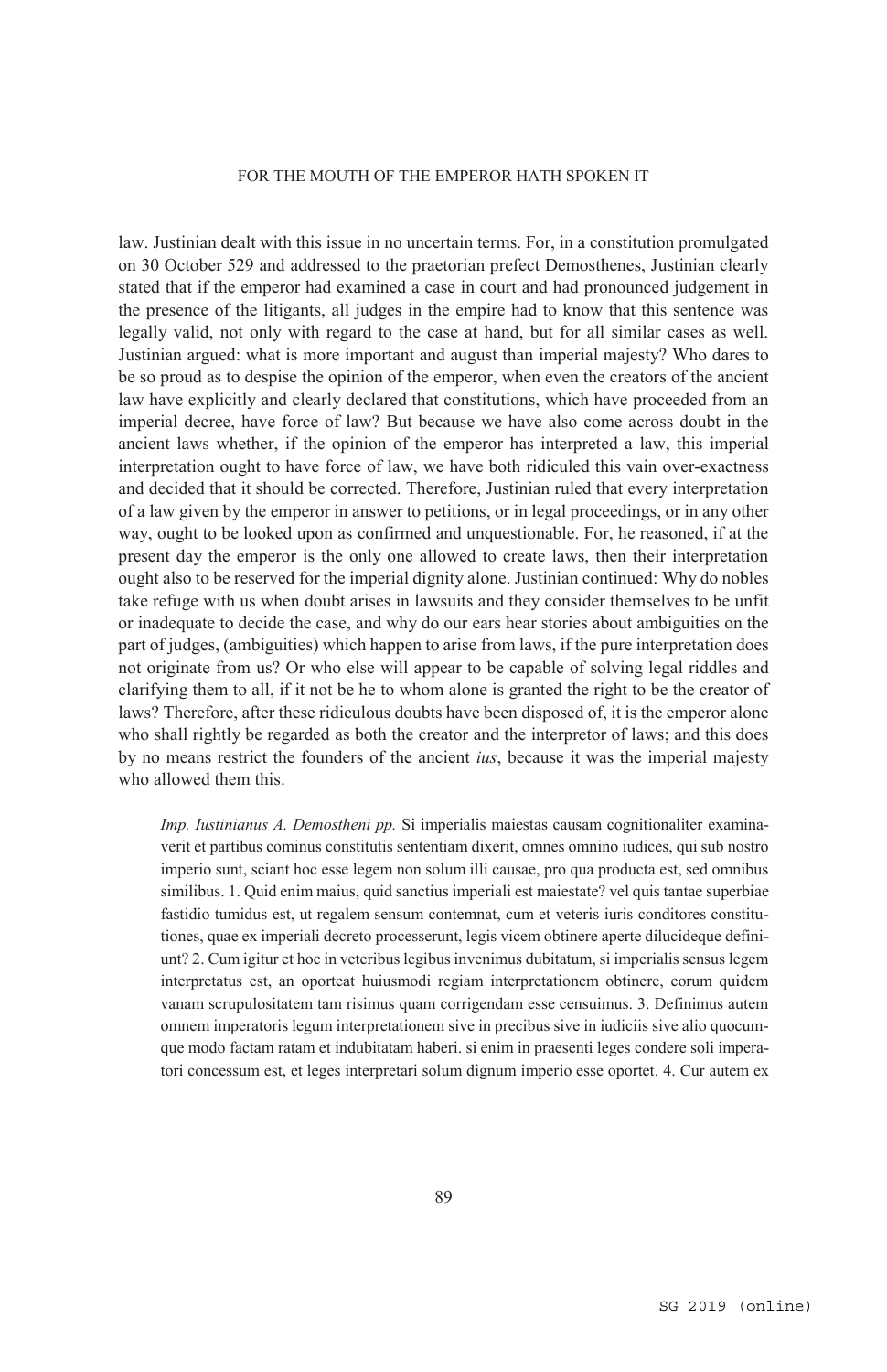suggestionibus procerum, si dubitatio in litibus oriatur et sese non esse idoneos vel sufficientes ad decisionem litis illi existiment, ad nos decurritur et quare ambiguitates iudicum, quas ex legibus oriri evenit, aures accipiunt nostrae, si non a nobis interpretatio mera procedit? Vel quis legum aenigmata solvere et omnibus aperire idoneus esse videbitur nisi is, cui soli legis latorem esse concessum est? 5. Explosis itaque huiusmodi ridiculosis ambiguitatibus tam conditor quam interpres legum solus imperator iuste existimabitur: nihil hac lege derogante veteris iuris conditoribus, quia et eis hoc maiestas imperialis permisit. *Recitata septimo milliario urbis Constantinopolitanae in novo consistorio Iustiniani. D. iii k. Nov. Decio vc. cons.* (529).9

# $3.$

The final clause of this constitution – C.  $1,14,12,5$  – is slightly enigmatic and deserves some comment. For, this clause clearly states that only the emperor shall rightly be looked upon as both creator and interpreter of laws: *tam conditor quam interpres legum solus imperator iuste existimabitur*. However, in the next sentence we read that the present law, viz. C. 1,14,12 in its entirety, in no way diminishes the authority of the creators of ancient jurisprudence: *nihil hac lege derogante veteris iuris conditoribus*. These words appear to imply that the *ius* still existed as a separate source of law in its own right. Thus, we are confronted with the side by side existence of two separate sources of law, the *ius* and the emperor, despite Justinian's assertion that only the emperor ought to be looked upon as creator and interpreter of laws. How is this little riddle to be solved?

 As has been said, Justinian promulgated C. 1,14,12 in October 529, i.e. prior to the compilation of the *Digest*. In 529, the *ius* was still very much alive and kicking as an independent source of law. This is clearly shown by the presence of the so-called *Lex citandi* in the first edition of Justinian's *Code*, the *Novus Codex* from April 529. The *Lex citandi* (*Law of Citations*) was originally issued by the emperors Theodosius II and Valentinian III on 7 November 426, and eventually ended up in the *Theodosian Code* from 438.10 The *Law of Citations* contained a regulation designed to help judges cope with the enormous amount of writings of the ancient jurists, thus enabling the judges to pronounce judgement: CTh. 1,4,3 prescribed which *iurisprudentes* could be cited in the law courts – viz. Papinian, Paul, Gaius, Ulpian and Modestinus (and some other jurists directly quoted by them, such as Scaevola and Julianus) –, and also established a hierarchy between them. The gist of the

<sup>9</sup> C. 1, 14, 12<br>10 CTh. 1.4.3

<sup>10</sup> CTh. 1,4,3 *Impp. Theod(osius) et Valentin(ianus) AA. ad senatum urbis Rom(ae)*.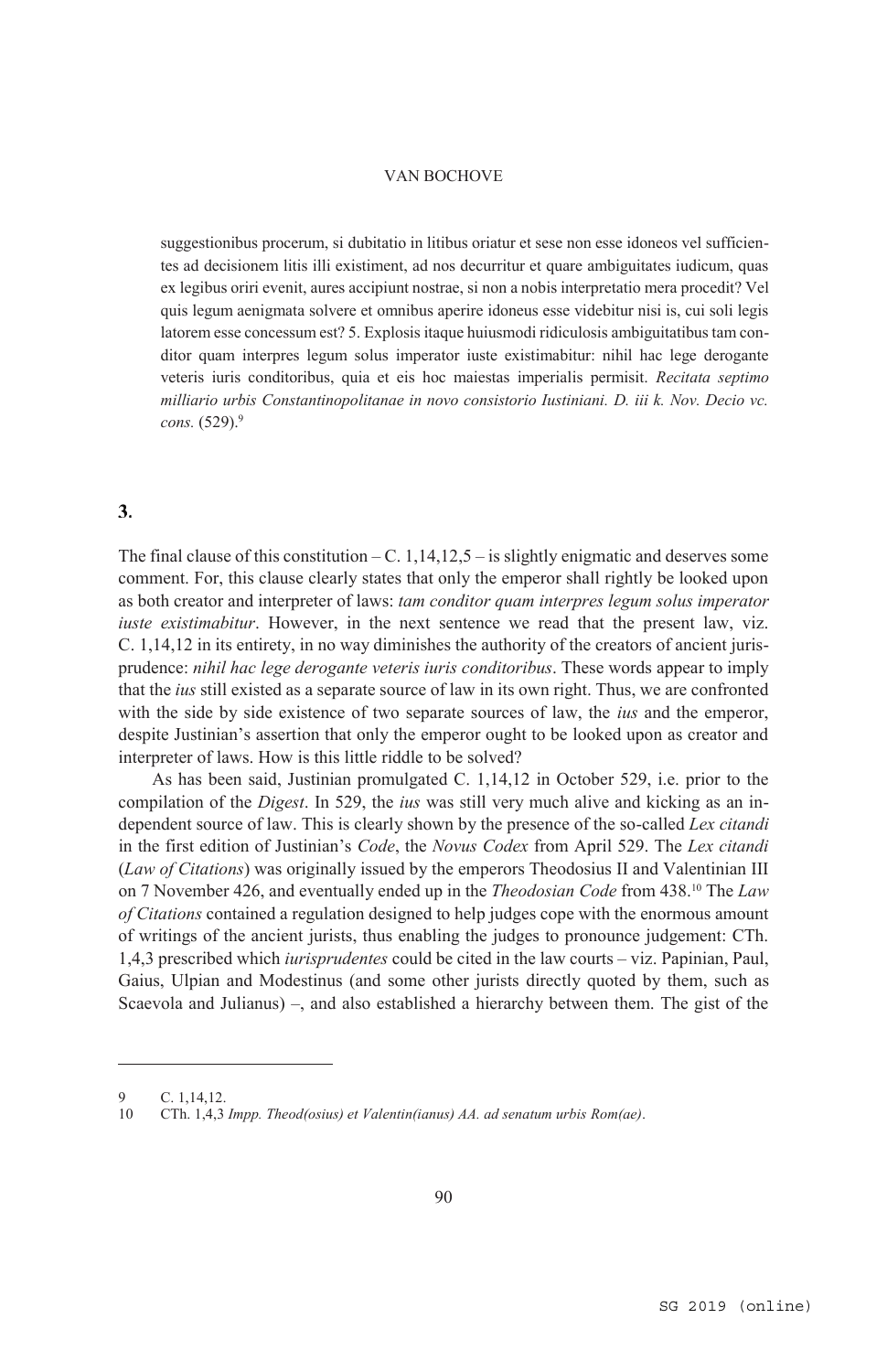regulation of the *Law of Citations* was that, in order to find the correct opinion concerning any given legal issue, judges had to weigh the opinion of the various *iurisprudentes* on the relevant legal issue by simply counting their heads and then adopt the opinion of the majority. The presence of the *Lex citandi* in the *Novus Codex* is based on the evidence of a papyrus from the Egyptian town of Oxyrhynchus, viz. P. Oxy. XV 1814. This papyrus contains a register of imperial constitutions adopted into the first book of the *Novus Codex*, citing only title rubrics and inscriptions of constitutions. On the verso of the papyrus we come across a title – numbered as 15 – dealing with the authority of jurists. Only the word *iuris* survives intact, but in all editions the rubric is restored as [*de auctoritate*] *iuris* [*prudentium*]. What follows is the inscription of CTh. 1,4,3, the *Lex citandi*:

R(ubrica) ιε [de auctoritate] iuris | [prudentium] R(ubrica) | [impp· Theodosius et V]alent· a ad se  $|$  [ad] se[natu]m.<sup>11</sup>

On the basis of the above, we may assume that the *Law of Citations* featured in the *Novus Codex* as C. 1,15,1. To this can be added that the *Lex citandi* has left no trace whatsoever in the second edition of Justinian's *Code*, the *Codex repetitae praelectionis* from December 534. In this edition of the *Code*, the corresponding title dealing with the authority of the *iurisprudentes* is title 17 of the first book. Its rubric reads:

De veteri iure enucleando et auctoritate iuris prudentium qui in Digestis referuntur.<sup>12</sup>

As this rubric refers to the authority of *iurisprudentes* whose writings occur in the *Digest*, it is obvious that C. 1,17 reflects a state of affairs after the compilation of the *Digest* and its promulgation in December 533. The contents of C. 1,17 completely concurs with this. For, C. 1,17 contains two constitutions. The first of these (C. 1,17,1) is const. *Deo auctore* which commissioned Tribonian with the compilation of the *Digest*. The second (C. 1,17,2) is none other than const. *Tanta* which officially promulgated the *Digest*. 13

<sup>11</sup> P. Oxy. XV 1814, ll. 42-45 (ed. M. Amelotti / L. Migliardi Zingale, (a cura di), *Le costituzioni giustinianee nei papiri e nelle epigrafi*, (Florentina studiorum universitas. Legum Iustiniani imperatoris vocabularium. Subsidia, I), Milano 1985<sup>2</sup>, 22).

<sup>12</sup> C. 1,17 rubr.

<sup>13</sup> For this entire section, in particular P. Oxy. 1814 and the *Lex citandi*, cf. S. Corcoran, 'Justinian and His Two Codes: Revisiting *P. Oxy.* 1814', *The Journal of Juristic Papyrology* XXXVIII (2008), 73- 111, especially 75 (with full references in note 8), and 95-99; S. Corcoran, 'Anastasius, Justinian, and the Pagans: A Tale of Two Law Codes and a Papyrus', *Journal of Late Antiquity* 2.2 (2009), 183-208 (184 and 186-187); S. Corcoran, 'The *Novvs Codex* and the *Codex repetitae praelectionis*: Justinian and His Codes', in: St. Benoist / A. Daguet-Cagey / Chr. Hoët-van Cauwenberghe, (eds.), *Figures*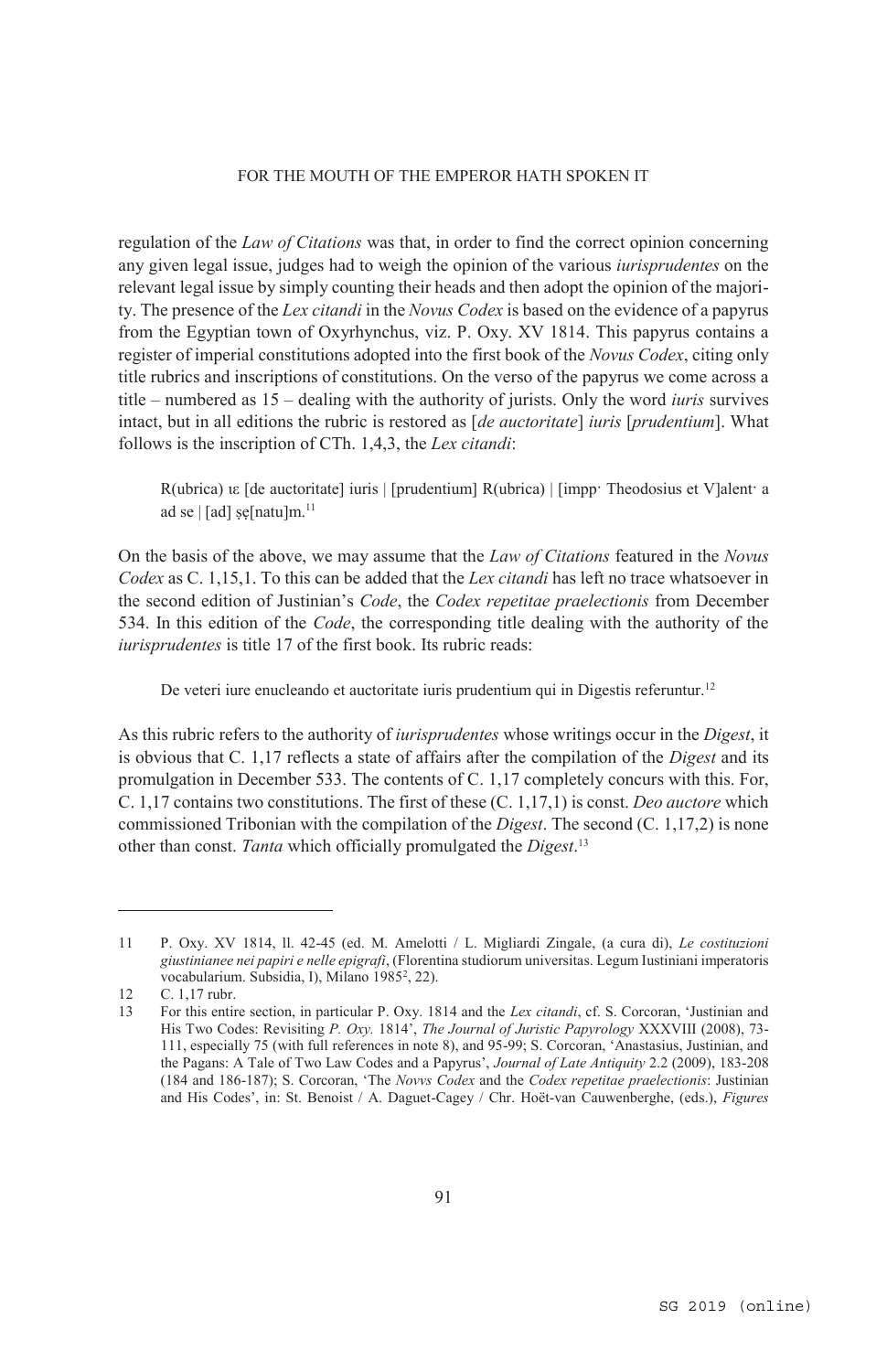As a temporary solution to the above problem, viz. a solution adapted to the circumstances of the year 529, Justinian declared that his constitution  $(C, 1,14,12)$  in no way harmed the authority of the creators of ancient jurisprudence, because it was the imperial majesty that had given them the privilege to create law in the first place: *quia et eis hoc maiestas imperialis permisit*. It has been suggested that this phrase may refer to an – imaginary or simply non-extant Augustan – ruling granting certain lawyers the *ius publice respondendi*.<sup>14</sup> However this may be, his statement enabled Justinian to argue that in 529 there was ultimately indeed only one source of law, i.e. the emperor, because it was an emperor who had granted lawyers the privilege to be the creators of ancient jurisprudence. The definitive solution to the above riddle was, of course, reached by the promulgation of const. *Tanta* / *Δέδωκεν* on 16 December 533, which granted the *Digest* full force of law as of 30 December of that year. While promulgating const. *Tanta* / *Δέδωκεν*, Justinian also issued his official ban on the collation of the texts of the *iurisprudentes* and that of the *Digest*, provided the *Digest* with exclusivity, and turned the excerpts of the *iurisprudentes* incorporated into the *Digest* into his own words.15 The *Digest* was promulgated as one very extensive imperial constitution. In this way, Justinian formally abrogated the *ius* as an independent source of law, leaving the emperor – and his imperial constitutions – indeed as the sole source of law.

#### $\overline{4}$ .

 $\overline{a}$ 

The phraseology of C. 1,14,12 appears to be a veritable prequel of Justinian's famous prohibition of commentaries as laid down in const. *Tanta*, § 21. For, the phrases *leges condere soli imperatori concessum est, et leges interpretari solum dignum imperio esse oportet* in C. 1,14,12,3; *is, cui soli legis latorem esse concessum est* in C. 1,14,12,4, and, finally, *tam conditor quam interpres legum solus imperator iuste existimabitur* in C. 1,14,12,5 have a very clear echo in the final clause of the prohibition in const. *Tanta*, § 21: *Si quid vero (…) ambiguum fuerit visum, hoc ad imperiale culmen per iudices referatur et ex auctoritate Augusta manifestetur, cui soli concessum est leges et condere et interpretari*. This connection between the prohibition of commentaries and C. 1,14,12 is already well-known for quite a long time, of course,<sup>16</sup> but how is it to be interpreted? In what way

*d'empire, fragments de mémoire. Pouvoirs et identités dans le monde romain impérial (IIe s. av. n. è. – VIe s. de n. è.)*, (Archaiologia), Villeneuve d'Ascq (Lille) 2011, 425-444 (434-435 and 440-443).

<sup>14</sup> Cf. in this sense Humfress, 'Law and Legal Practice' (note 8 above), 168-169.<br>15 For all this cf 8 1 with the notes 3-5 above

<sup>15</sup> For all this, cf. § 1 with the notes 3-5 above.<br>16 For this, cf. e.g. H.J. Scheltema, 'Das Komi

<sup>16</sup> For this, cf. e.g. H.J. Scheltema, 'Das Kommentarverbot Justinians', *TRG* 45 (1977), 307-331 (330- 331) (repr. in: H.J. Scheltema, *Opera minora ad iuris historiam pertinentia*, (collegerunt N. van der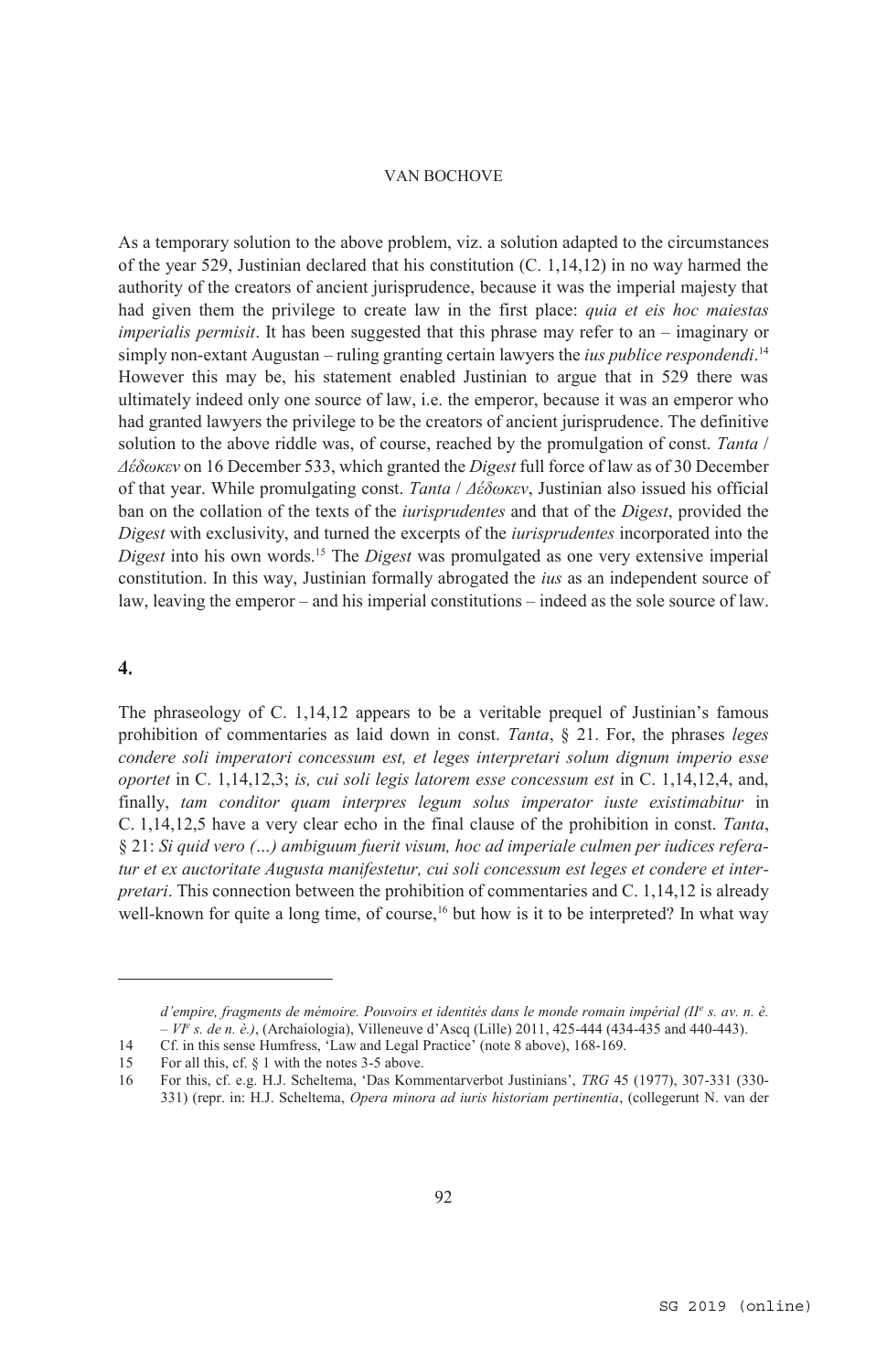can C. 1,14,12 shed light on the prohibition of commentaries, in view of the fact that this prohibition is fraught with problems?17

# $5.$

 $\overline{a}$ 

In the prohibition of commentaries in const. *Tanta*, § 21, Justinian first came up with a direct reference to the same prohibition as expressed in const. *Deo auctore*, § 12. He then ruled that none of the present or future *iuris periti* was allowed to append comments – here regardless the exact meaning of this term – to the regulations contained in the text of the *Digest*. Next, the emperor formulated exceptions to his ruling: he allowed translations, or rather transformations, of the Latin text into Greek, in the same order and sequence of words as those of the Latin text; the Greeks called this mode of rendering κατὰ πόδα. The κατὰ πόδας was a new exception: it did not occur in *Deo auctore*. The second exception permitted by Justinian in *Tanta* were captions in headings styled παράτιτλα (*per titulorum suptilitatem adnotare maluerint et ea quae παράτιτλα nuncupantur componere*). Justinian then expressly forbade the *iuris periti* to add other interpretations of regulations, regarding those rather as perversions, and reasoning that by their verbosity the *iuris periti* ought not to cause discredit to his *Digest*, brought about by confusion. The emperor continued to argue that that was exactly what had happened in the case of the old commentators on the Perpetual Edict: by extending a work of modest dimensions in various directions to diverse opinions, they had endlessly stretched it, resulting in a confusion of nearly the entire Roman legal system. Justinian concluded that transgressors of the prohibition would be found guilty of committing forgery, and that their books would be completely destroyed. In case of ambiguity, the judges were obliged to refer the matter to the emperor, who alone had the right to create law and interpret it:

Hoc autem, quod et ab initio nobis visum est, cum hoc opus fieri deo adnuente mandabamus, tempestivum nobis videtur et in praesenti sancire, ut nemo neque eorum, qui in praesenti iuris peritiam habent, nec qui postea fuerint audeat commentarios isdem legibus adnectere: nisi

Wal, J.H.A. Lokin, B.H. Stolte, Roos Meijering), Groningen 2004, 403-428) (428); G. Falcone, 'The Prohibition of Commentaries to the Digest and the Antecessorial Literature', *SG* IX (2014), 1-36 (15 with further references in note 35).

<sup>17</sup> On the prohibition of commentaries in general, cf. Scheltema, 'Kommentarverbot' (note 16 above), *passim*; Falcone, 'Prohibition of Commentaries' (note 16 above), *passim*, with further references in note 1; T. Wallinga, *TANTA / ΔΕΔΩΚΕΝ. Two Introductory Constitutions to Justinian's Digest*, Groningen 1989, 107-116; Sp. Troianos, *Le fonti del diritto bizantino*. Traduzione a cura di P. Buongiorno, Torino 2015, 55-57 with further references.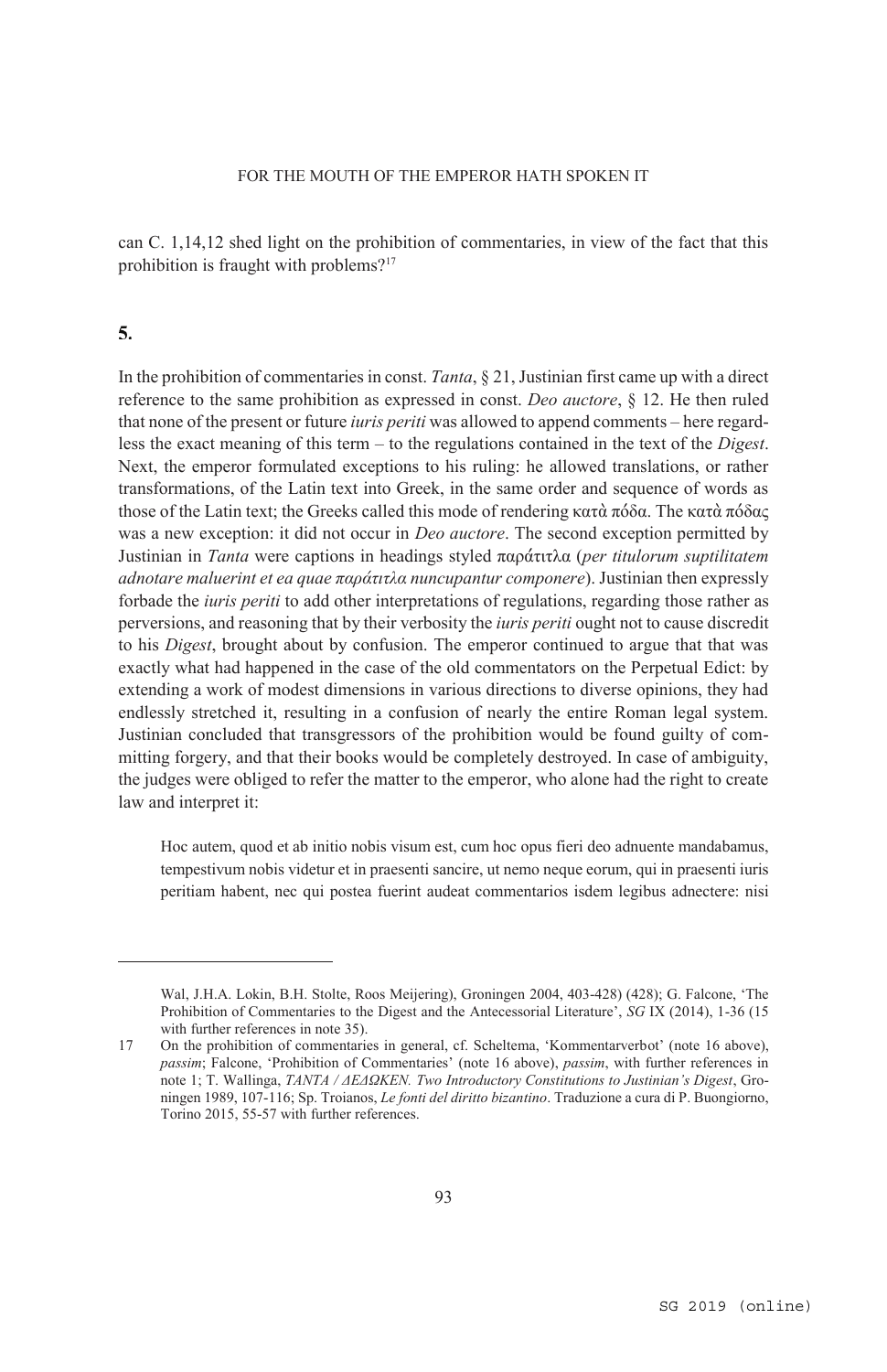tantum si velit eas in Graecam vocem transformare sub eodem ordine eaque consequentia, sub qua et voces Romanae positae sunt (hoc quod Graeci κατὰ πόδα dicunt), et si qui forsitan per titulorum suptilitatem adnotare maluerint et ea quae παράτιτλα nuncupantur componere. Alias autem legum interpretationes, immo magis perversiones eos iactare non concedimus, ne verbositas eorum aliquid legibus nostris adferat ex confusione dedecus. Quod et in antiquis edicti perpetui commentatoribus factum est, qui opus moderate confectum huc atque illuc in diversas sententias producentes in infinitum detraxerunt, ut paene omnem Romanam sanctionem esse confusam. quos si passi non sumus, quemadmodum posteritatis admittatur vana discordia? si quid autem tale facere ausi fuerint, ipsi quidem falsitatis rei constituantur, volumina autem eorum omnimodo corrumpentur. Si quid vero, ut supra dictum est, ambiguum fuerit visum, hoc ad imperiale culmen per iudices referatur et ex auctoritate Augusta manifestetur, cui soli concessum est leges et condere et interpretari.18

## 6.

 $\overline{a}$ 

One of the problems regarding the prohibition of commentaries is the question why this prohibition only pertained to the *Digest*, and why it did not relate to the *Institutes* and in particular the *Code* as well.<sup>19</sup> In other words: why was the prohibition omitted from const. *Cordi* which officially promulgated the second edition of the *Code* on 16 November 534?

Various attempts have been made to deal with this issue. Scheltema, e.g., argued that the prohibition explicitly related to Justinian's codification in its entirety, and interpreted the wordings of the ban in both *Deo auctore* and *Tanta* in such a way as to fit in with this point of view.20 Other scholars maintained that the prohibition referred to the *Institutes* and the *Code* only implicitly. Both explanations have been refuted by reason of the fact that the wording of the prohibition is incompatible with them.<sup>21</sup> In his turn, Wallinga tried to find a solution via the difference in character and style between the *Digest* and the *Code*, but ultimately concluded that his explanation remained somewhat unsatisfactory.22 However all

<sup>18</sup> Const. *Tanta*, § 21.

<sup>19</sup> On this issue in general, cf. e.g. Falcone, 'Prohibition of Commentaries' (note 16 above), 3-5 with further references in note 3.

<sup>20</sup> Scheltema, 'Kommentarverbot' (note 16 above), 326-327 (= 423-425)

<sup>21</sup> Cf. Wallinga, *TΑΝΤΑ* / *ΔΕΔΩΚΕΝ* (note 17 above), 112-113; Falcone, 'Prohibition of Commentaries' (note 16 above), 4-5, and 3 note 3 (literature on the implicit reference of the prohibition to the entire codification).

<sup>22</sup> Cf. Wallinga, *TΑΝΤΑ* / *ΔΕΔΩΚΕΝ* (note 17 above), 113: 'I think that the different character of the Digest and the Code may well be the explanation. The Code was not a new thing; a similar one had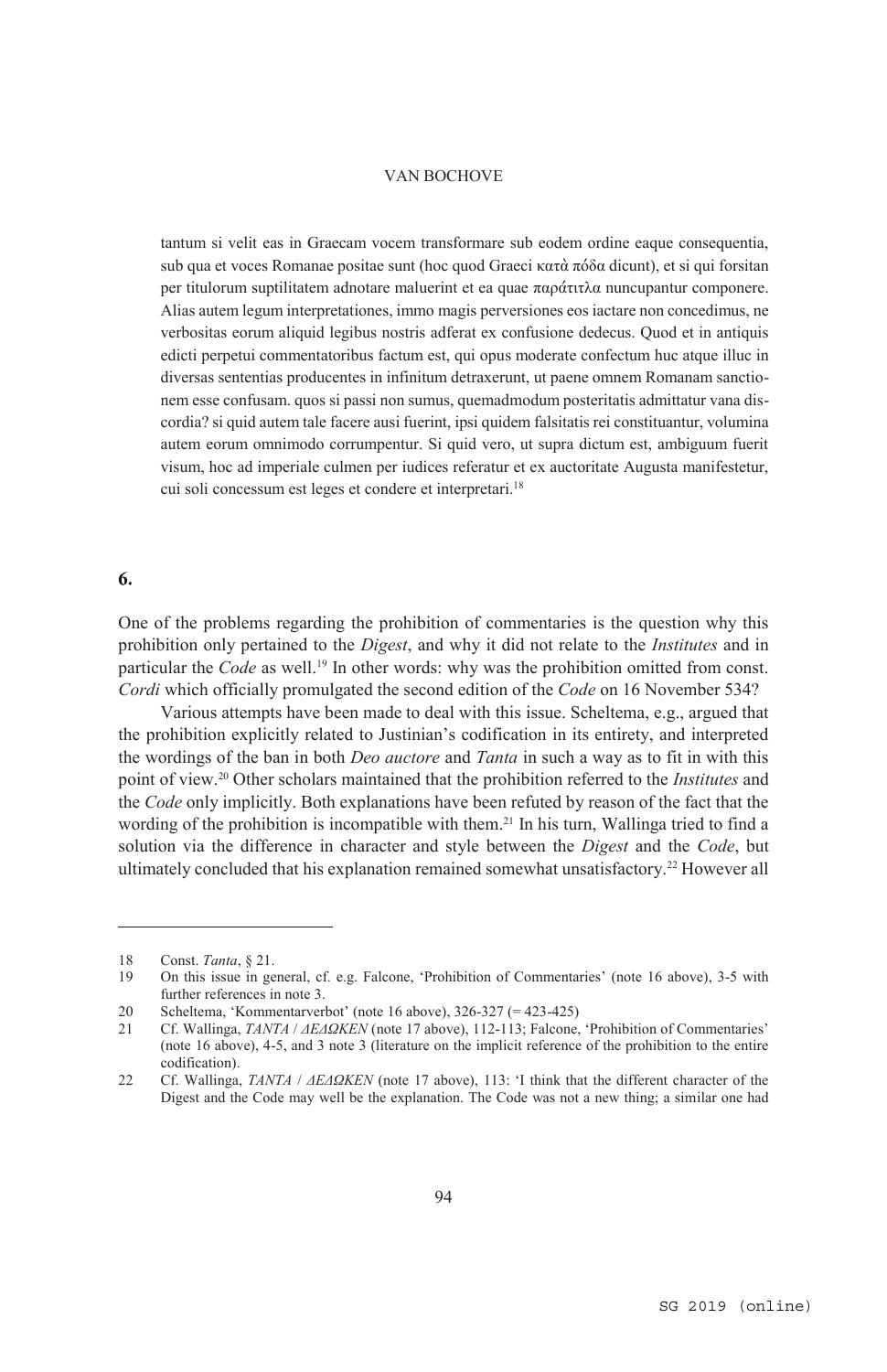this may be, an answer to the above questions is important, if only because Falcone recently argued that if Justinian had really intended his prohibition of commentaries to be a measure to protect the authenticity of the text (viz. of his codification), he would have issued this ban not only with reference to the *Digest*, but to the *Institutes* and the *Code* as well.23

# 7.

In the end, various factors may have contributed to Justinian's decision to issue his prohibition of commentaries only with reference to the *Digest*. But it is at this point that C. 1,14,12 comes into play. We have already seen that three phrases from this constitution have a very clear echo in the final clause of the prohibition in const. *Tanta*, § 21.24 But there is more to be said about this. For, C. 1,14,12 provides very clear evidence of Justinian's preoccupation with the imperial prerogative of being the sole interpreter of the laws.<sup>25</sup> Even at the time of the promulgation of the constitution, viz. in the year 529, when the *ius* still existed as an independent source of law in its own right, including its many conflicting opinions and interpretations, Justinian exhibited a certain 'touchiness' on the subject. He was very insistent on his role of being the only one allowed to give interpretations. The promulgation of the *Digest* as one imperial constitution in 533 meant that Justinian had, at least legally speaking, eliminated all those conflicting interpretations and opinions of the old *iurisprudentes* whose text fragments had been adopted into the *Digest*. The official promulgation of the *Digest* formally abrogated the *ius* as an independent source of law: by this, Justinian had appropriated the words of the ancient *iurisprudentes* and made them his very own.26

Henceforth, there existed only the *Digest*: legally speaking, it contained Justinian's selection of excerpts from the writings of the old *iurisprudentes* and, more importantly, the emperor's own interpretation thereof. He could formally regard the *Digest* as his very own work: from a legal perspective, it was indeed the mouth of the emperor that hath spoken the *Digest*. Seen against this background, Justinian was most probably extra keen on the

been in use for almost a century. Moreover, its style was very different from the Digest's: more sober and to the point. The Digest, summarizing the works of the jurists and retaining their more elaborate style, was probably regarded as a potential invitation to start thinking about legal issues and possibly writing down some notes in the margins. Because of the similarity in style, these could then more easily be mistaken for parts of the text than in the case of the Code. But this remains a somewhat unsatisfactory explanation, and unless the absence of a prohibition of commentaries in constitutio Cordi is ever found to be the result of a faulty transmission of the text, it will always remain a problem.'

<sup>23</sup> Cf. Falcone, 'Prohibition of Commentaries' (note 16 above), 18-19 with the notes 45 and 46.<br>24 Cf. § 4 above.

<sup>24</sup> Cf. § 4 above.<br>25 Cf. the content

<sup>25</sup> Cf. the contents of C. 1, 14, 12 as rendered in  $\S$  2 above.<br>26 For all this. cf.  $\S$  1 above.

For all this, cf. § 1 above.